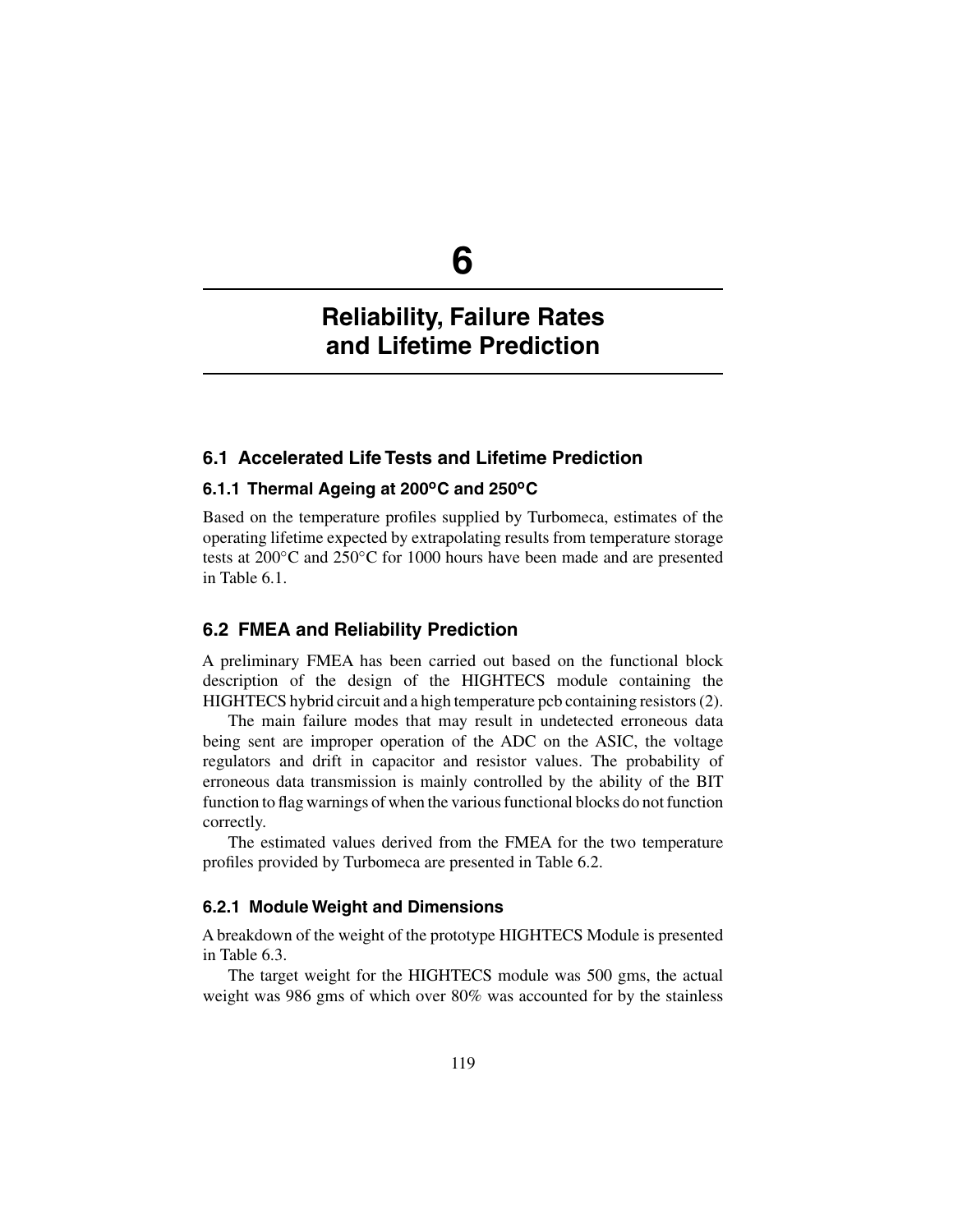Table 6.1 Estimate of operating lifetime after extrapolation of temperature storage results for 1000 hours at 200◦C and 250◦C

| Temperature                   | Average          |                         |            |           |
|-------------------------------|------------------|-------------------------|------------|-----------|
| Profile Supplied              | Operating        | Storage                 |            | Estimated |
| by Turbomeca                  | Temperature      | <b>Test Temperature</b> | Test Time  | Lifetime  |
|                               | $84.4^{\circ}$ C | $200^{\circ}$ C         | 1000 hours | 61 years  |
|                               |                  | $250^{\circ}$ C         | 1000 hours | 22 years  |
| $\mathfrak{D}_{\mathfrak{p}}$ | $68.5^{\circ}$ C | $200^{\circ}$ C         | 1000 hours | 298 years |
|                               |                  | $250^{\circ}$ C         | 1000 hours | 109 years |

**Table 6.2** Summary of values derived from FMEA on HIGHTECS module

| Factor                      | Temperature Profile 1               | Temperature Profile 2               |
|-----------------------------|-------------------------------------|-------------------------------------|
| Total failure rate for      | $50.69/10^6$ flight hours           | $41.42/10^6$ flight hours           |
| <b>HIGHTECS Module</b>      |                                     |                                     |
| Mean time between failures  | 19,730 hours                        | 24,143 hours                        |
| Probability of no data      | $15.89 \times 10^{-6}$ flight hours | $12.98 \times 10^{-6}$ flight hours |
| transmitted                 |                                     |                                     |
| Probability of undetected   | $1.57 \times 10^{-6}$ flight hours  | $1.29 \times 10^{-6}$ flight hours  |
| incorrect data transmission |                                     |                                     |
| BIT failure detection cover | 91.7%                               | 91.6%                               |

**Table 6.3** Breakdown of weight by component for prototype HIGHTECS module

| Component                                  | Weight, gms |
|--------------------------------------------|-------------|
| Stainless steel enclosure (exc connectors) | 606         |
| Stainless steel lid                        | 113         |
| Connectors                                 | 117         |
| Mounting plate                             | 48          |
| High temperature pcb with resistors        | 48          |
| Hybrid circuit (containing resistors)      | 38          |
| Miscellaneous (washers, gaskets, etc)      | 16          |
| <b>Total</b>                               | 986         |

steel enclosure, lid and connectors. A significant reduction in weight of the HIGHTECS module can be achieved through selection of lighter materials (e.g. aluminium) for the enclosure and lid, although plating of the aluminium may be necessary to withstand the environment.

The target and actual dimensions of the prototype HIGHTECS module is presented in Table 6.4.

The actual dimensions of the prototype HIGHTECS module exceed the target dimensions, mainly on the length and width due to the currently available high temperature connectors. If miniature high temperature connectors are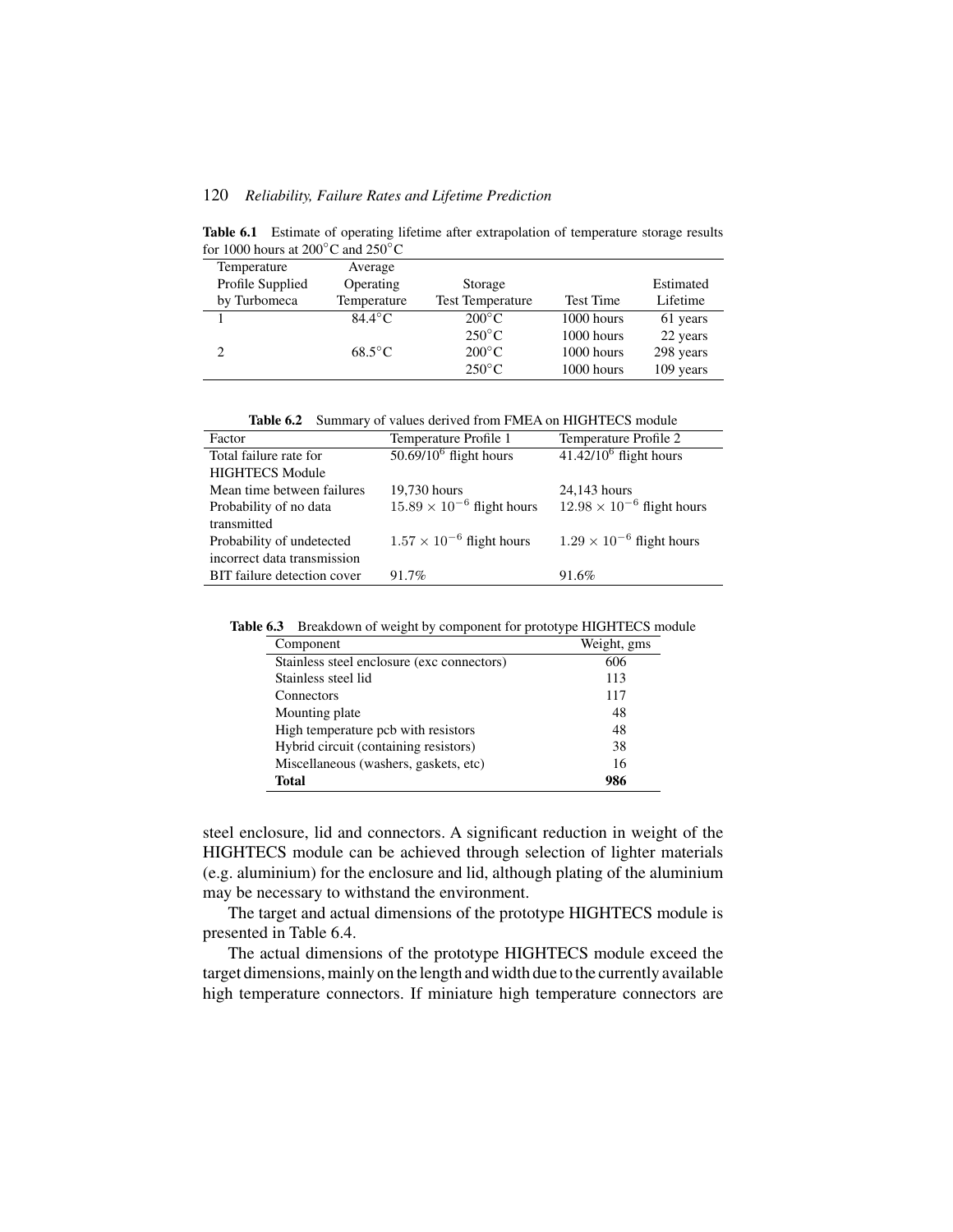| $\alpha$ or $\alpha$ ranger and actual uniformation for prototype information in |           |           |
|----------------------------------------------------------------------------------|-----------|-----------|
| Dimension                                                                        | Target mm | Actual mm |
| Length (inc connectors)                                                          | 90        | 157.60    |
| Width                                                                            | 40        | 64        |
| Height                                                                           | 60        | 38.20     |

**Table 6.4** Target and actual dimensions for prototype HIGHTECS module

|  |  |  |                                 |  |  | Table 6.5 Target and actual current power consumption for prototype HIGHTECS module |  |
|--|--|--|---------------------------------|--|--|-------------------------------------------------------------------------------------|--|
|  |  |  | Concumption Unit Terrart Actual |  |  |                                                                                     |  |

| Init | Target | Actual |
|------|--------|--------|
|      |        |        |
|      |        |        |
|      |        |        |

developed, there is scope for size reduction. Internally, the derated resistors for high temperature operation have the largest dimensions. As miniaturised high temperature resistors become more widely available, these resistors could be incorporated in the hybrid circuit.

#### **6.2.2 Module Power Consumption**

The target and actual power consumption of the prototype HIGHTECS module are presented in Table 6.5.

# **6.3 Summary**

The HIGHTECS ASIC, hybrid circuit and module have been designed and manufactured. The HIGHTECS ASIC has successfully demonstrated dual output of ARINC 429 messages; however, problems have been encountered in achieving a consistent linear output in the Analogue to Digital Conversion (ADC) transfer function. The hybrid circuit and module has also produced ARINC 429 messages, but the output has been inconsistent, which again is believed to be related to the ADC transfer function. The ADC, which was supplied to the project as an existing IP block, is sensitive to its supply voltages and does not meet its published specification. The transfer function of theADC has discontinuities present. The discontinuities reduce as the analogue supply voltage is increased above the digital supply voltage and as the temperature is increased above ambient. The voltages needed to eliminate the discontinuities are above those recommended for the SOI ASIC process. A small number of devices were identified which had a functioning ADC at a digital voltage of 5 V and analogue voltage of 5.5 V and these devices have been assembled into the HIGHTECS hybrid circuit and module. The results show that the